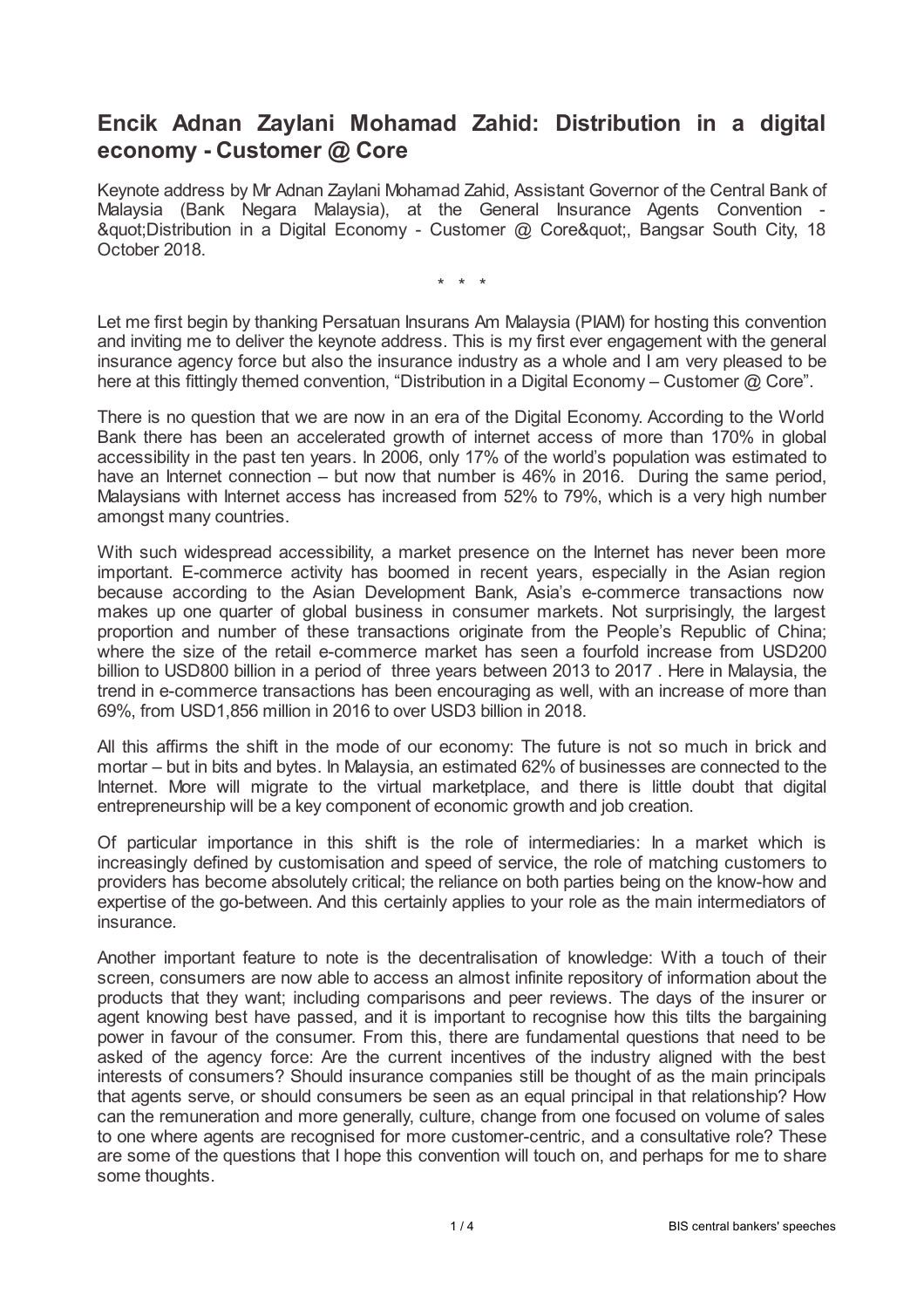There are many concerns over the potential upheaval of the status quo arising from the digitalisation of services. But I can share with you that we firmly believe that the agency force will continue to have a role to play in the general insurance sector even as it evolves into the Digital Economy. The reason for this is simple: insurance products can be complex and coupled with the sophisticated needs of clients such as individuals and SMEs, the human and personal touch of an agent can come in handy. It is these functions that will remain relevant in the Digital Economy; those that require intuition, discretion and sometimes, empathy; traits that are not easily programmable.

Having said that, the Digital Economy will revamp the distribution landscape for general insurance and these changes are currently in progress as we speak. General insurance agents must accept and embrace the shifting business dynamics towards digitalisation. The agency force must not only reinvent themselves to reflect the latest digital trends, but also upgrade their capabilities in line with the latest technological developments. Thus, I would like to suggest three strategies that general insurance agents can take in not just surviving, but also thriving in the Malaysian Digital Economy, namely:

First, improving the customer experience by enhancing your service capability.

Compared to other financial products, such as banking products and investment products, insurance products are inherently more complex to understand. It is perhaps not a surprise that customer satisfaction of the local insurance industry is lower than other financial services industries. According to BrandIndex , in its study of the health of brand names in Malaysia, the top 5 insurance brands in Malaysia scored relatively lower than that of their top 5 counterparts in other financial service sectors (especially banking). This is a challenge to the industry to raise this till we meet again in two years.

Given that the agency force are the insurers' first contact point with customers, agents wield significant influence over how customers perceive and experience insurance. It is thus critical for agents to provide the highest levels of service via continued and consistent displays of attentiveness and value adding, to build trust with their clients.

There are many possibilities to improve the current insurance value chain. One area that Bank Negara Malaysia strongly supports is the use of electronic payments. We have been undertaking a major initiative since 2013 to promote e-payments and reduce use of cash and cheques now. In increasing e-payments among financial institutions, government agencies, retail transactions, we have made some inroads. The insurance industry's uptake however, still remains low.

Perhaps agents can do more to help us in this. Promoting and using e-payments could remove the many pain points associated with the manual handling of cash and cheques that are experienced by the consumer, agent and even the insurer. Some of the data still indicate a high number of cheques. From January to July 2018, about 35,000 cheques were issued by the general insurance companies to their customers for the payment of claims and refunds. Likewise for collection purposes, about 1.1 million premium payment transactions were still being made using cash and cheque in the first 7 months of 2018. This figure could be a lot higher if we take into account the mode of payment used by customers to pay agents, which based on anecdotal evidence, are primarily in cash and cheque. On this front, agents should work hand-inhand with insurance companies to encourage and incentivise their customers to adopt epayments. Besides enhancing the customer experience, higher adoption of e-payments could also boost the agents' efficiency and productivity. In this regard, time and effort saved from less handling of cash and cheques can be directed to more productive tasks such as to increase sales, even by usage of WhatsApp.

Second, increasing your digital accessibility to prospective clients.

For a long as I am aware, the agency force has always dominated the insurance distribution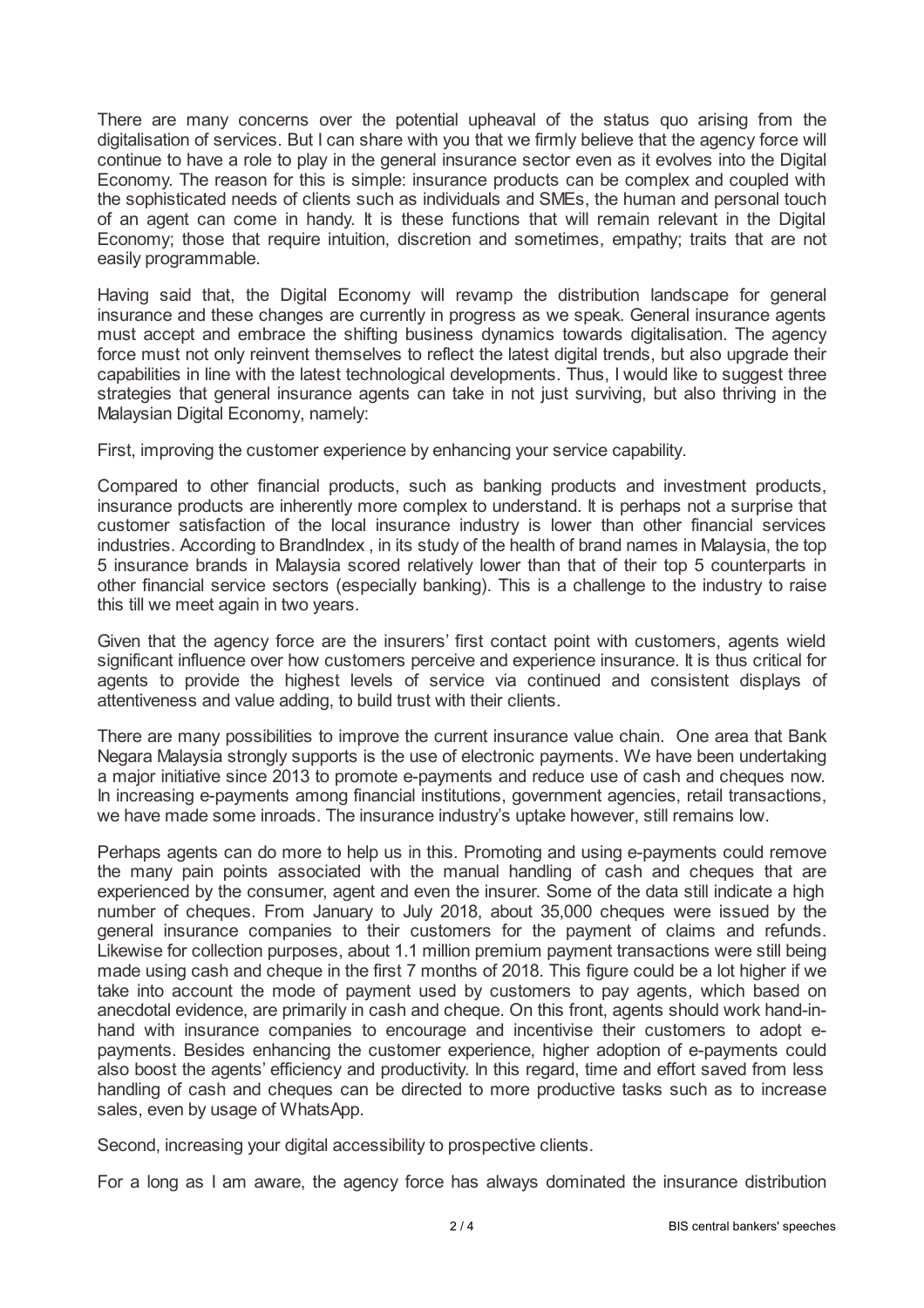channel. In 2017, there was a total of over 56,000 agents constituting a market share of approximately 63%. Irrespective of whether in general or life insurance, the agency force has traditionally been the physical point of contact and engagements with clients. But, with the Internet and improved access amongst a growing number of the Malaysian population, online insurance solutions will not only become more viable, but also easier to adopt.

In this, the agency force cannot afford to stagnate. Other industries with heavily digitalised services, like the air travel, hospitality and retail sectors, have elevated the digital literacy of the Malaysian population and improved their appetite for efficient delivery and transparent pricing of services. In this sector, there remains significant untapped demand for general insurance products as a whole. The low penetration rate of 1.4% for general insurance, which is measured in terms of premiums as a share of the nation's Gross Domestic Product, is actually symptomatic of this. Thus, agents who move quickly to improve their digital outreach will have a first mover's advantage and are likely to gain a growing group of digitally literate Malaysians.

Thirdly, conducting robust suitability assessment for customers.

One thing worth emphasising repeatedly is this; financial services offered must be suitable to the needs of the customers. While the Bank's Guidelines on Product Transparency and Disclosure attempts this by stipulating the 'rules of the game', we look to insurers and the agency force to 'play' according to these rules and seek out ways to achieve the outcome of ensuring consumers obtain financial services that are suitable to their needs.

Agents should develop their individual capacity to analyse customer requirements to identify their needs and develop risk profiles to match them with suitable products or combinations of products. For example in the case of motor insurance policies, agents should create awareness on optional add-on covers that are available and underwriting factors that will affect motor insurance premiums. Appropriate profiling of a customer can be crucial in helping agents identify customised product recommendations efficiently.

Finally, perhaps I should bring your attention to two upcoming developments. Firstly, we understand that the industry is in the midst of finalising a recent independently-conducted Customer Satisfaction Index (CSI) that will be a means to gauge the insurers' performance against the enhanced insurance industry's Customer Service Charter which was introduced in January 2018. This survey includes minimum service standards that reflect the guiding principles for good customer service. The results of the CSI survey is expected to be finalised by end-2018. I would urge you to familiarize yourself with the Customer Service Charter of your principal insurers and use it to guide you in your dealings with customers so as to ensure good customer experience.

Secondly, the Bank is at a fairly advanced stage of finalising the policy document on fair treatment of financial consumers. This will address the Bank's increased expectations on financial institutions, including insurers, to cultivate a culture of fair dealing and responsible behaviour. The onus will be on insurers to ensure agents observe new standards to exercise due care, skill and diligence in dealing with financial consumers. We should expect principal insurers to accord greater emphasis on the importance of (1) providing clear and concise product information to customers to enable them to make informed choices, (2) offering products that are appropriate to the customers' needs and financial circumstances, and (3) providing individualised advice that is in the best interest of the consumer.

Let me conclude.

Agents have always been and will continue to be important agents, including agents of change in the insurance sector as they are uniquely positioned to read the pulse of customers. This change could involve the insurer-agent relationship and the balancing of customers' interests. The time could be appropriate for general insurance agents to reorganise themselves into an industry